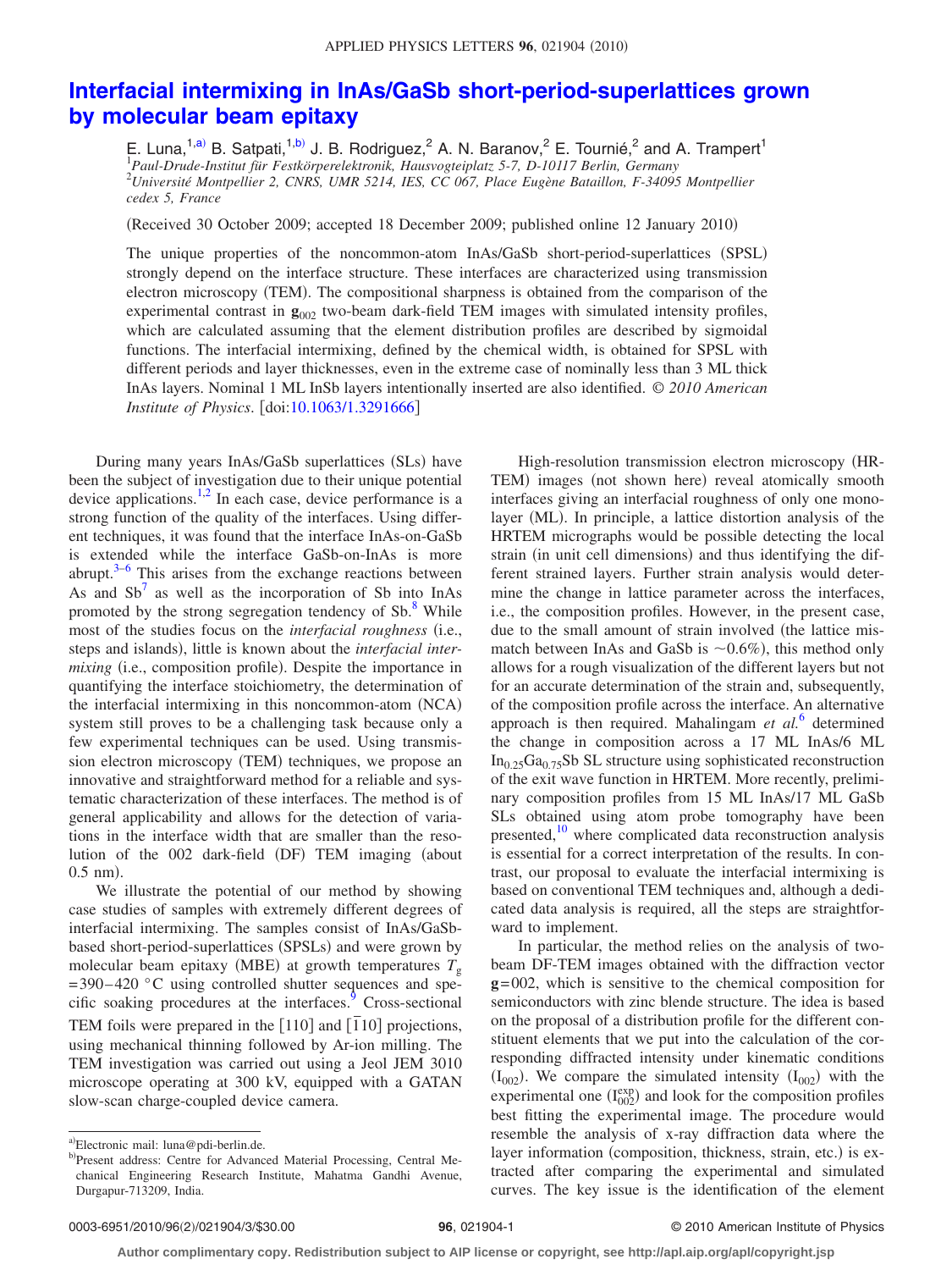<span id="page-1-0"></span>

FIG. 1. (Color online) (a)  $\mathbf{g}_{002}$  DF TEM micrograph of a (3 ML InAs/6 ML GaSb) SPSL, together with an intensity linescan. (b) Proposed element distribution profiles yielding to the simulated  $R_{002}$  best reproducing the experimental intensity ratio (c).

distribution profile. From the analysis of *directly determined* experimental composition profiles in III-arsenides and dilute nitride heterostructures, we have already demonstrated that the smooth variation of the element concentration with the position at the interface follows a sigmoidal law, with the interface width,  $L$ , as the main fitting parameter.<sup>11[,12](#page-2-9)</sup> Such functional dependence for the transition region arises from the kinetics of the interface formation during MBE growth<sup>13</sup> and hence can be considered as a universal behavior regardless of the semiconductor system considered. Thus, the realistic distributions for In and As in the InAs layer of the NCA SL (those for Ga and Sb are obtained after mass conservation,  $\text{[In]} + \text{[Ga]} = 100\%$  and  $\text{[As]} + \text{[Sb]} = 100\%$  are obtained assuming that the change in composition across the two interfaces of the thin buried layer follows the sigmoidal law described in Ref. [12.](#page-2-9)

Figure  $1(a)$  $1(a)$  shows a 002 DF-TEM micrograph of a (3 ML InAs/6 ML GaSb) SPSL together with an intensity linescan. In order to avoid measuring absolute intensities, the scattered intensity of the layers is normalized to that of GaSb of the same thickness,  $R_{002} = I_{002}^{\text{layer}} / I_{002}^{\text{Gasb}}$ . Since the identity of cation and anion both change across the heterointerface, we have to input the contributions of the III and V-element sublattices, separately. Figure  $1(b)$  $1(b)$  represents the composition profiles best reproducing the experimental data [Fig.  $1(c)$  $1(c)$ ]. As observed, the agreement between the simulation and the experiment is remarkable, in particular at the two minima defining the interfaces (i.e., dark lines in the 002 DF-TEM image) stemming from the functional dependence of  $I_{002}^{(In,Ga)As}$ on the In concentration.<sup>14</sup>

<span id="page-1-1"></span>

FIG. 2. (Color online) Magnification of the interface-related features in the intensity profile displaying (a) the sensitivity of the method to variations in the interface width as small as 0.1 ML, and (b) the results assuming element profiles based on error functions.

This sample exhibits abrupt interfaces for both III and V-element sublattices,  $L_{III} = L_V = 0.6$  ML, i.e., the chemical intermixing is very low. The In and As contents inside the InAs layer are smaller than 100%, i.e., the layer is composed of (In,Ga)(As,Sb), because of (i) the thin 3 ML InAs layers and (ii) the finite compositional transition at the interfaces. Moreover, because of the small layer thickness involved (3) ML), the interface intermixing is significant and accountable for the nonachievement of the nominal In content before the next GaSb layer comes. In order to estimate the plausible presence of segregation effects, we consider input distribution profiles that are obtained from the combination of a segregated profile derived after Muraki's phenomenological model<sup>15</sup> and the sigmoidal function for the description of the interface.<sup>11[,16](#page-2-13)</sup> Segregation of Sb would have a large impact on the shape of the  $I_{002}$  minimum (i.e., dark line) defining the InAs-on-GaSb interface, which will get broader and asymmetric as the segregation efficiency, *R*, increases. The appearance of the symmetric  $I_{002}^{\text{GaSb}}$  profile would also be affected. All in all, if we take segregation into account and try to fit the experimental data, we find that  $R_{\rm Sb}$  < 0.5, i.e., Sb segregation is negligible. We end up in a similar result  $(R<sub>In</sub>)$  $<$  0.4) if we consider In segregation into GaSb (Ref. [17](#page-2-14)) instead. Finally, the method described here is sensitive to variations of  $L \pm 0.15$  ML, as variations in the interface width as small as 0.1 ML are clearly discernible from the comparison of the simulated and experimental  $R_{002}$ . The differences are mainly observed at the interface-related features of the contrast profile as it is shown in the zoomed plot of Fig.  $2(a)$  $2(a)$ .

Note that composition profiles based on other functions rather than the sigmoidal can be input into the calculation as well, for example, those based on error-functions, the otherwise widely accepted functional dependence at interfaces. Interestingly, the use of distribution profiles based on error functions yields to noticeable disagreements between  $R_{002}$ and  $R_{002}^{exp}$  $R_{002}^{exp}$  $R_{002}^{exp}$ , as it is shown in Fig. 2(b) that displays two of the "best" fittings using error functions. Therefore, it can be inferred that the InAs/GaSb interfaces are more properly described by the sigmoidal function.

**Author complimentary copy. Redistribution subject to AIP license or copyright, see http://apl.aip.org/apl/copyright.jsp**